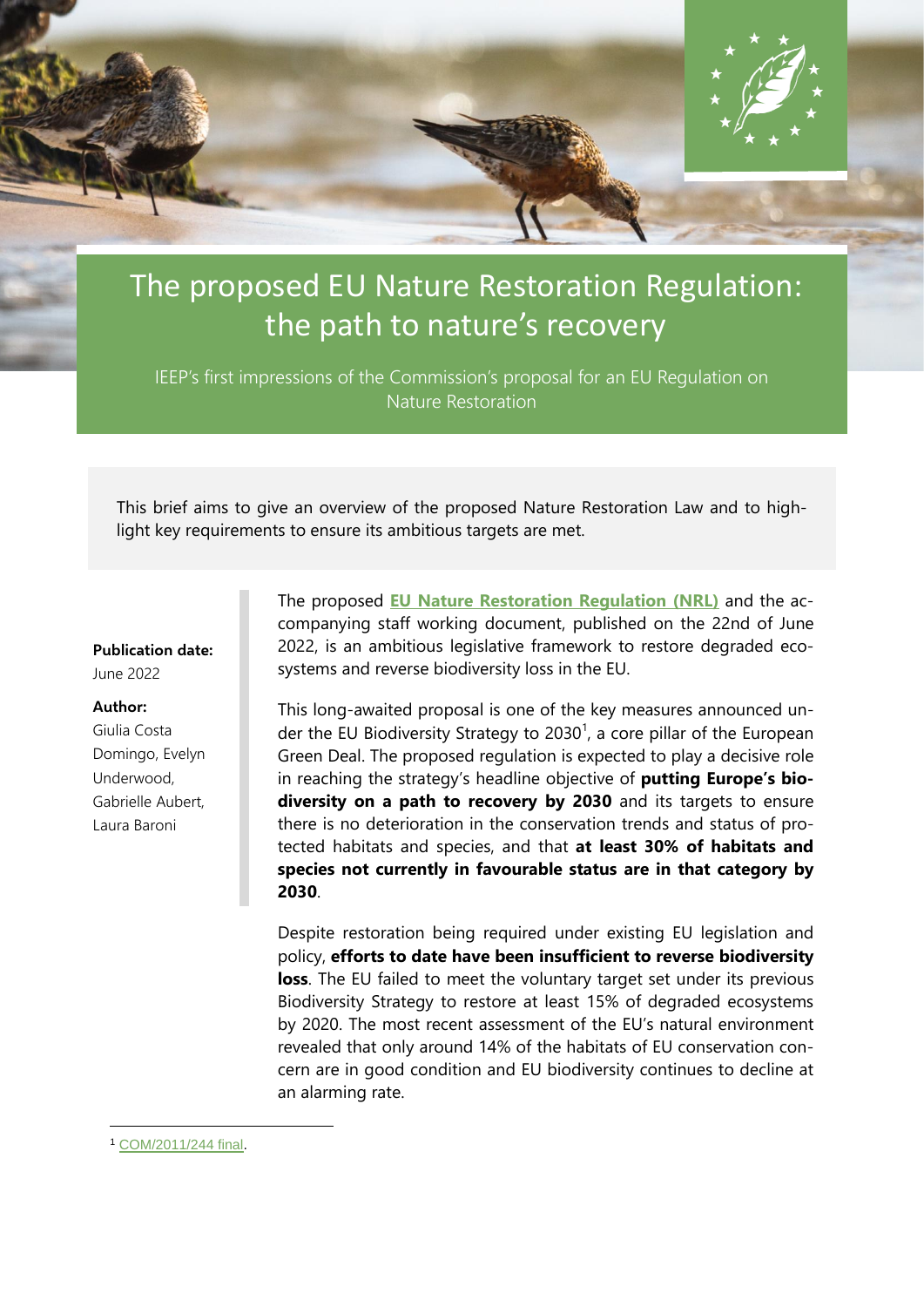The European Commission, the European Parliament, and the Council<sup>2</sup> have all recognised the need for stepping up action on restoration to reverse these trends. In its June 2020 resolution, the Parliament welcomed the proposal of a restoration strategy which **moves away from voluntary commitments** towards setting legally binding restoration targets<sup>3</sup>. Scaling up restoration is also prominent on the international agenda with this decade to 2030 being proclaimed as the **UN Decade for ecosystem restoration.** One of the targets being considered under the Convention on Biological Diversity's ongoing preparation of the **post-2020 global biodiversity framework** is that at least 20% of degraded ecosystems are under restoration by 2030<sup>4</sup>. This would scale up global ambition on restoration from the missed Aichi target 15<sup>5</sup> which aimed to restore 15% of degraded ecosystems by 2020.

The proposed regulation aims to contribute to the continuous, long-term, and sustained recovery of EU habitats and species across land and sea. To reach this overarching objective, the proposal outlines a set of **ecosystem-specific legally binding restoration targets which combined should drive restoration on at least 20% of the EU's territory by 2030.** The proposal calls for urgent and prioritised restoration of degraded habitats that will deliver **climate mitigation and climate adaptation – preventing and increasing resilience to droughts, floods, and other climate risks**.

The adoption of this proposal could be a watershed moment for biodiversity protection in the EU. The regulation would be the first new EU legislative instrument on nature preservation since the EU Habitats Directive came into force in 1992, and the first ever legal requirement for large-scale nature restoration. We must ensure this unique opportunity to strengthen the EU's legislative framework on nature restoration is effectively used to turn the tide on biodiversity loss. This will require:

- **1. Ambitious targets which strengthen and go beyond existing EU legislation**
- **2. Strong communication and understanding of the huge environmental, societal and economic benefits which these restoration targets will deliver**
- **3. A strong implementation framework through carefully designed National Restoration Plans**
- **4. Effective monitoring and reporting**

<sup>2</sup> [https://www.consilium.europa.eu/en/press/press-releases/2019/12/19/biodiversity-council-adopts-conclusions/.](https://www.consilium.europa.eu/en/press/press-releases/2019/12/19/biodiversity-council-adopts-conclusions/)

<sup>3</sup> [https://www.europarl.europa.eu/doceo/document/TA-9-2021-0277\\_EN.pdf](https://www.europarl.europa.eu/doceo/document/TA-9-2021-0277_EN.pdf)

<sup>4</sup> <https://www.cbd.int/article/draft-1-global-biodiversity-framework>

<sup>5</sup> <https://www.cbd.int/sp/targets/rationale/target-15/>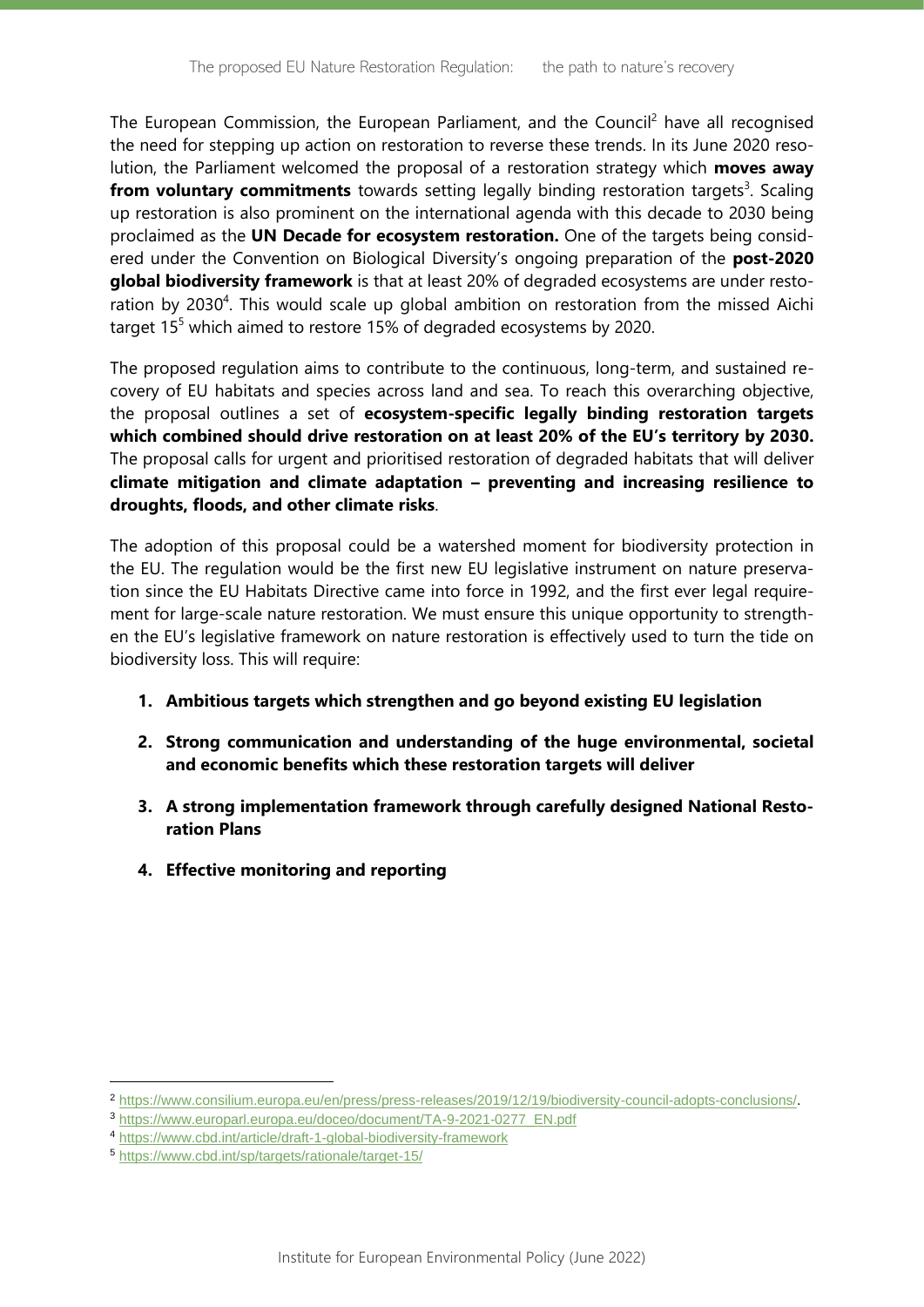## **1.Travelling in the right direction** - Ambitious targets which strengthen and go beyond existing EU legislation

**To achieve the EU objective of halting and reversing biodiversity loss by 2030, ambitious, specific, measurable, urgent, and time-bound targets are crucial.** 

The NRL proposal sets out **(1) an overarching legally binding objective for ecosystem restoration and (2) ecosystem-specific targets and obligations** which both strengthen and go beyond current EU nature restoration legislation. These targets are set for 2050 with binding milestones by 2030 and 2040.

The need to restore our nature has never been more urgent and turning the tide on biodiversity loss will require prompt and effective action. A key point is that **the proposed instrument is a regulation** so, unlike a directive, it will immediately enter into force at the Member State level once adopted at the EU level. This is very welcome as it will allow for action to meet its targets to start sooner, in line with the urgency of addressing biodiversity loss. Regulations have to be adopted into national legislation using the same wording and articles as the EU regulation, which ensures higher consistency across Member States. Furthermore, to reflect the need for quick action, restoration actions which are planned or implemented before the regulation comes into force should count towards its objectives, thereby incentivising Member States to start restoring without delay.

#### **Our destination: An overarching restoration objective**

Article 1 of the regulation sets the overarching objective for Member States to *"put in place, without delay, effective and area-based restoration measures which cover at least 20% of the EU's land and sea area by 2030, and all ecosystems in need of restoration by 2050"*.

This overarching objective is in line with the EU Biodiversity Strategy to 2030 and the targets being negotiated under the CBD's post-2020 global biodiversity strategy.

### **First steps: Restoring habitats covered by the EU Habitats Directive and the habitats of species in the EU Nature Directives**

The proposal presents a stepwise approach to meeting the headline objective. Step one, after the initial adoption of the regulation, sets specific targets for habitats for which data, baselines and monitoring methods are already available. This mostly includes the habitats listed in Annex I of the Habitats Directive, and the habitats of species listed under both the Habitats and the Birds Directives, collectively known as the Nature Directives  $6$ .

Although the Nature Directives already set legal requirements for the restoration of habitats, they set no deadline, and the State of Nature report shows that actions are not sufficient to

<sup>6</sup> DG Environment. 2017, "Reporting under Article 17 of the Habitats Directive: Explanatory notes and guidelines for the period 2013-2018" and DG Environment 2013, "Interpretation manual of European Union habitats Eur 28".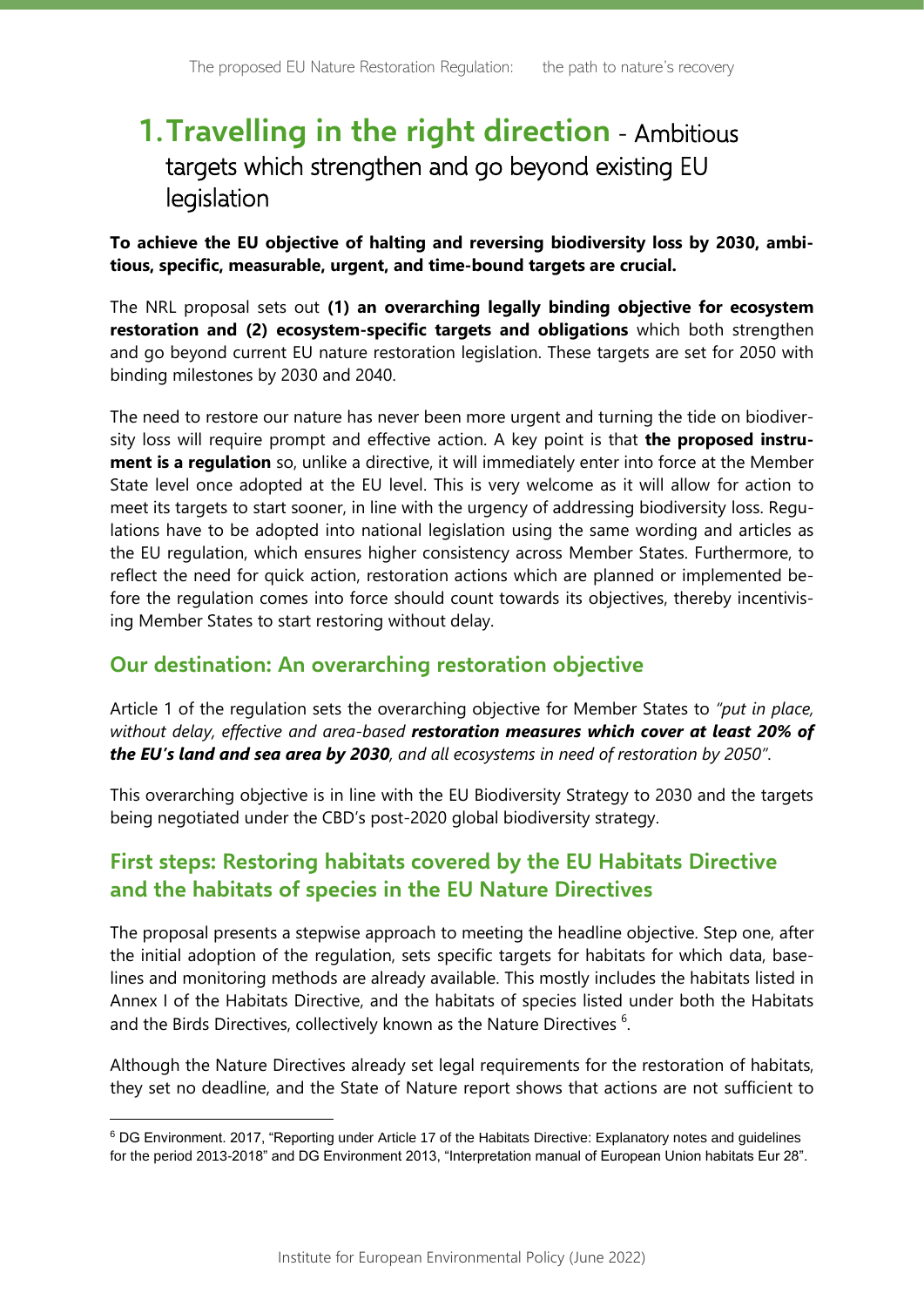stop the decline or restore damage. The deterioration of habitats listed under Annex I of the Habitats Directive is still ongoing with 81% of assessments reported as having an unfavorable conservation status in 2018<sup>7</sup>. The regulation will strengthen implementation and enforcement by setting time-bound objectives for the restoration and re-establishment of habitats and will require Member States to clearly define favourable reference values for condition and area, and survey and map the current condition of their habitats and the habitats of protected species.

Article 4 of the proposal sets targets to restore and re-create habitats to ensure that:

- **At least 90% of terrestrial, coastal and freshwater habitat types under Annex I of the Habitats Directive are in good condition and that they reach an area sufficient for their long-term viability.**
- **There is a continuous improvement of the quality and quantity of the habitat of species listed under the Nature Directives.**

To achieve this, Member States have an obligation to:

- 1. Put in place restoration measures needed to improve the condition and connectivity of Annex I habitats on 30% of the area which is currently not in good condition by 2030, 60% by 2040 and at least 90% by 2050.
- 2. Put in place restoration measures necessary to re-establish Annex I habitats on 30% of the additional area needed to ensure their long-term viability by 2030, 60% by 2040 and at least 100% by 2050.
- 3. Put in place restoration measures to improve the quality and quantity of the habitats of species listed under the Nature Directives.

In addition, Member States should ensure that all restored ecosystems show a continuous improvement and that they do not deteriorate once good condition is reached.

Article 5 of the regulation sets the same targets for the marine habitat types that are listed in Annex II. The Annex I marine habitat types are defined quite broadly, so the proposal recommends that Member States break them down into the subtypes defined in the European nature information system (EUNIS) and determine their restoration potential separately.

### **Off the beaten track: Restoring beyond habitats under the EU Habitats Directives**

Restoration of the habitats and species in the EU Nature Directives will not be sufficient to reverse biodiversity loss. A key innovation of the regulation is that it sets additional legally binding restoration targets for habitats and species beyond those covered by existing EU legislation. This will significantly strengthen EU nature law. These targets listed in Articles 6-10

<sup>7</sup> <https://eur-lex.europa.eu/legal-content/EN/TXT/?uri=COM:2020:635:FIN>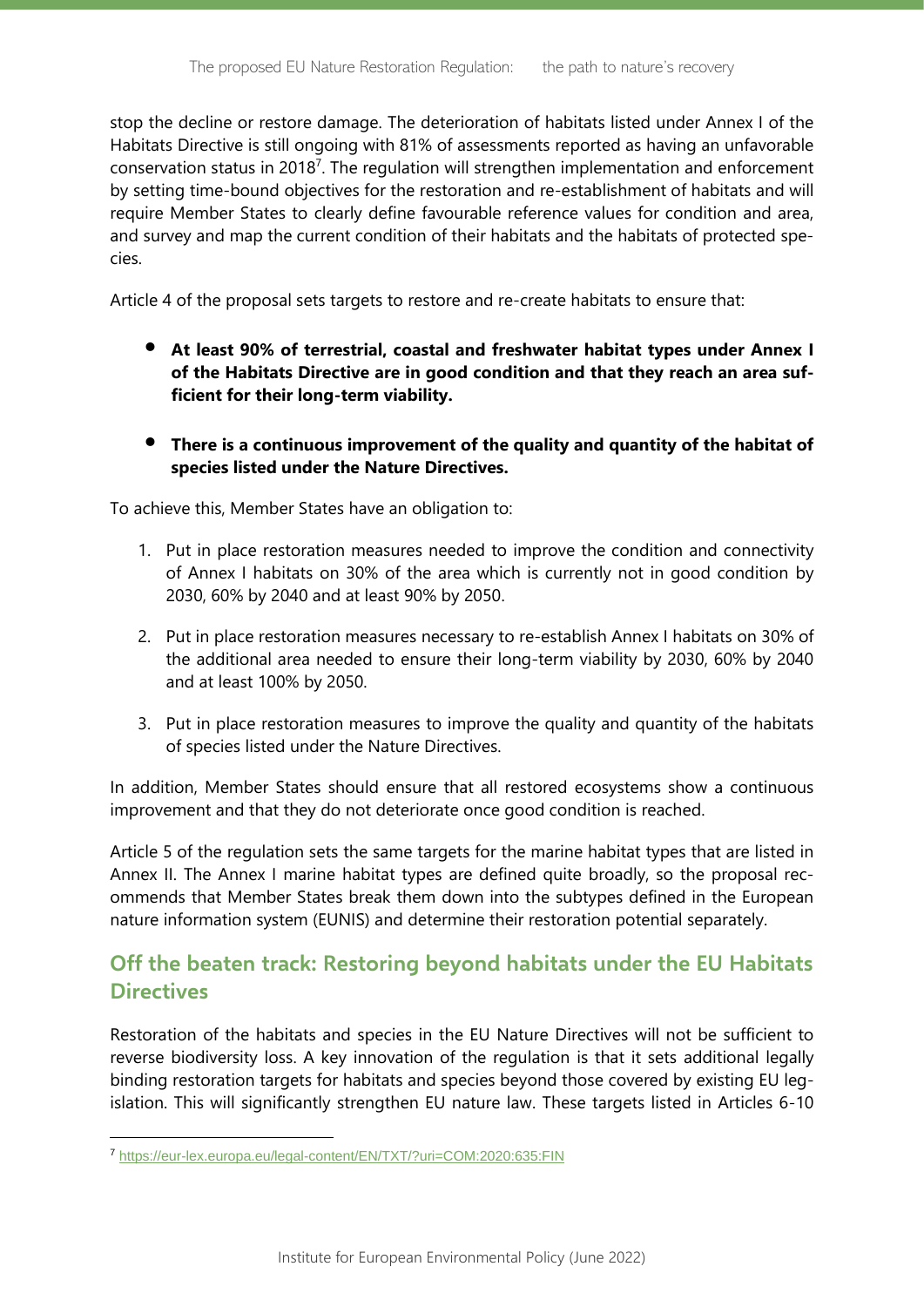cover urban ecosystems, rivers, agroecosystems, and forests that are not Annex I habitat types.

We lack robust data and monitoring systems on the condition of ecosystems beyond Annex I habitats. For these ecosystems, we need an EU-wide methodology to assess and monitor their condition and to set indicators, thresholds, and baselines for their restoration. The regulation sets specific targets for these ecosystems (similar to those for ecosystems under Annex I) using indicators that are already in use or being set up across the EU.

Articles 6-10 of the proposal sets the following key targets:

- Article 6 concerns the restoration of **urban ecosystems** which cover around 22% of the EU's area. It requires Member States to increase green space area by 3% by 2040 and by 5% by 2050 and to ensure a minimum tree cover in cities.
- Article 7 aims to restore **floodplains and increase the connectivity of rivers**. It requires Member States to inventory and remove river barriers to achieve the target of restoring at least 25 500 km of free-flowing rivers by 2030 set out in the EU Biodiversity Strategy.
- Article 8 sets a legal obligation for Member States to reverse the **decline of pollinators by 2030**. A monitoring scheme will be established through an implementing act.
- Article 9 and 10 set out targets to restore **agroecosystems and forests beyond Annex I habitats**. As these ecosystems do not have a common method to address their condition, the regulation uses existing indicators. For agroecosystems these include the grassland butterfly index, stock of organic carbon in cropland mineral soils, and share of agricultural land with high diversity landscape features. For forests these include the common forest bird index, stock of organic carbon, standing and lying deadwood, connectivity, and uneven-aged structure.
- Two key additional targets are proposed for agroecosystems: (1) requiring increases in the **common farmland bird index** after a year of entry into force of the regulation, and (2) putting in place restoration measures on **peatland under agricultural use** to reach 30% of the area by 2030 (with at least a quarter of that being rewetted), and 70% by 2050 (with at least a quarter rewetted). This is a particularly important target in terms of climate co-benefits considering that, while only occupying around 3% of EU agricultural area, peatlands under agriculture currently emit around 25% of total emissions from the agricultural sector.

The dedicated pollinator target is a welcome development. In recent years, the EU has significantly stepped up its efforts to address the decline of pollinators adopting its first dedicated strategy on pollinators in 2018. The progress report on the EU Pollinator Strategy showed that significant challenges remain, and that the framework must be strengthened. As high-lighted in [IEEP and Safeguard's joint response on the revision of the strategy](https://ieep.eu/news/ieep-and-safeguard-response-to-eu-pollinators-initiative-revision-consultation), the regulation is a great opportunity to create a legal obligation to address the drivers of pollinator loss.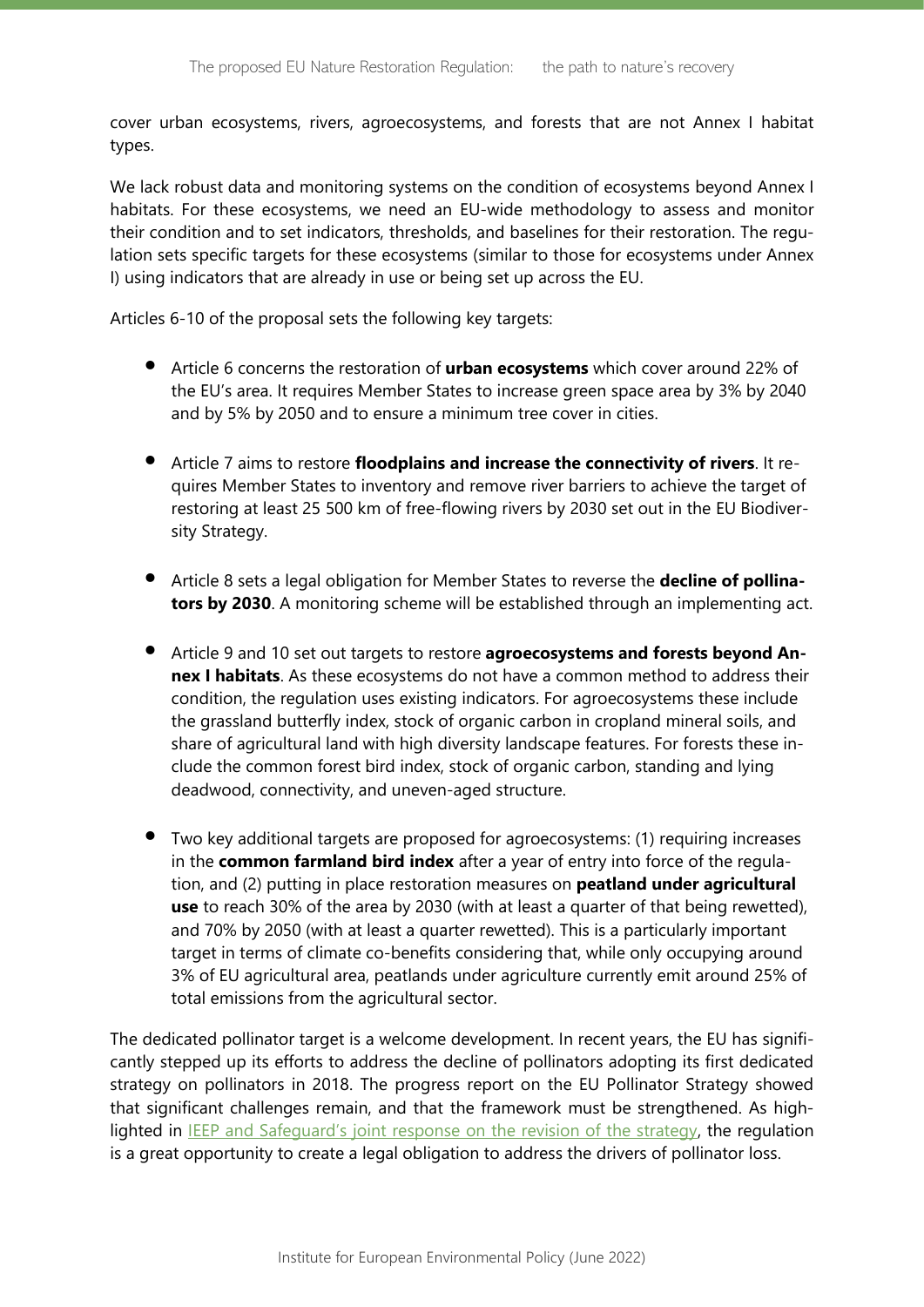### **Course correction: possibilities for future amendments to the Regulation**

Article 19 of the regulation allows for the Commission to amend the scope of the restoration targets using delegated acts. This will allow for the list of habitats, species, methodologies of indicators, and restoration measures to be updated with improved knowledge and restoration techniques. Furthermore, Article 22 creates a possibility of amending the regulation and establishing new targets where necessary and appropriate.

## **2.Focusing on the light at the end of the path** - The need to highlight the huge benefits of restoration

#### **Highlighting the many benefits of nature restoration is key to ensuring the restoration targets are supported and embraced by all stakeholders and society at large.**

Nature restoration is not only essential for biodiversity but is also vital to ensure a safe and sustainable future for people. Reversing the degradation of nature safeguards and enhances the vital natural resources and processes which underpin societal well-being and prosperity. Restoring nature is crucial to tackling many of the societal challenges we currently face from climate change to food security and the mental health crisis.

The regulation proposal has a welcome focus on the manifold benefits of nature restoration. The primary objective of the regulation is the long-term and sustained recovery of nature. Wherever possible, the regulation stresses the need **to maximise co-benefits with other objectives including climate change mitigation and adaptation and meeting international commitments**.

Despite challenges in quantifying the intrinsic and far-reaching benefits of nature restoration, many studies have shown that the benefits hugely outweigh costs. The *impact assessment* estimates that the total benefits of restoring peatlands, marshlands, forests, heathland and scrub, grasslands (including pollinators), rivers, lakes and alluvial habitats, and coastal wetlands is at least 12 times higher than the costs of implementing the targets.

Nature restoration can deliver the following key benefits:

• **Climate change mitigation**: Nature restoration can help enhance ecosystems' natural abilities to sequester and store carbon. Carbon-rich ecosystems, such as peatlands, are particularly relevant. Degraded peatlands are an important source of greenhouse gas emissions in the EU, currently emitting the equivalent of around 5% of total EU emissions. The implementation of the proposed regulation on restoring and rewetting peatland under agricultural use (Article 9) could achieve net greenhouse gas reductions ranging from 7-22 MtCO2eq per year to 2030 and from 26-62 MtCO2 eq per year to 2050 over the EU-27. Forest restoration, due to the large carbon sequestration potential of these habitats, and agroecosystem restoration, due to their large spatial extent, is also key to mitigation.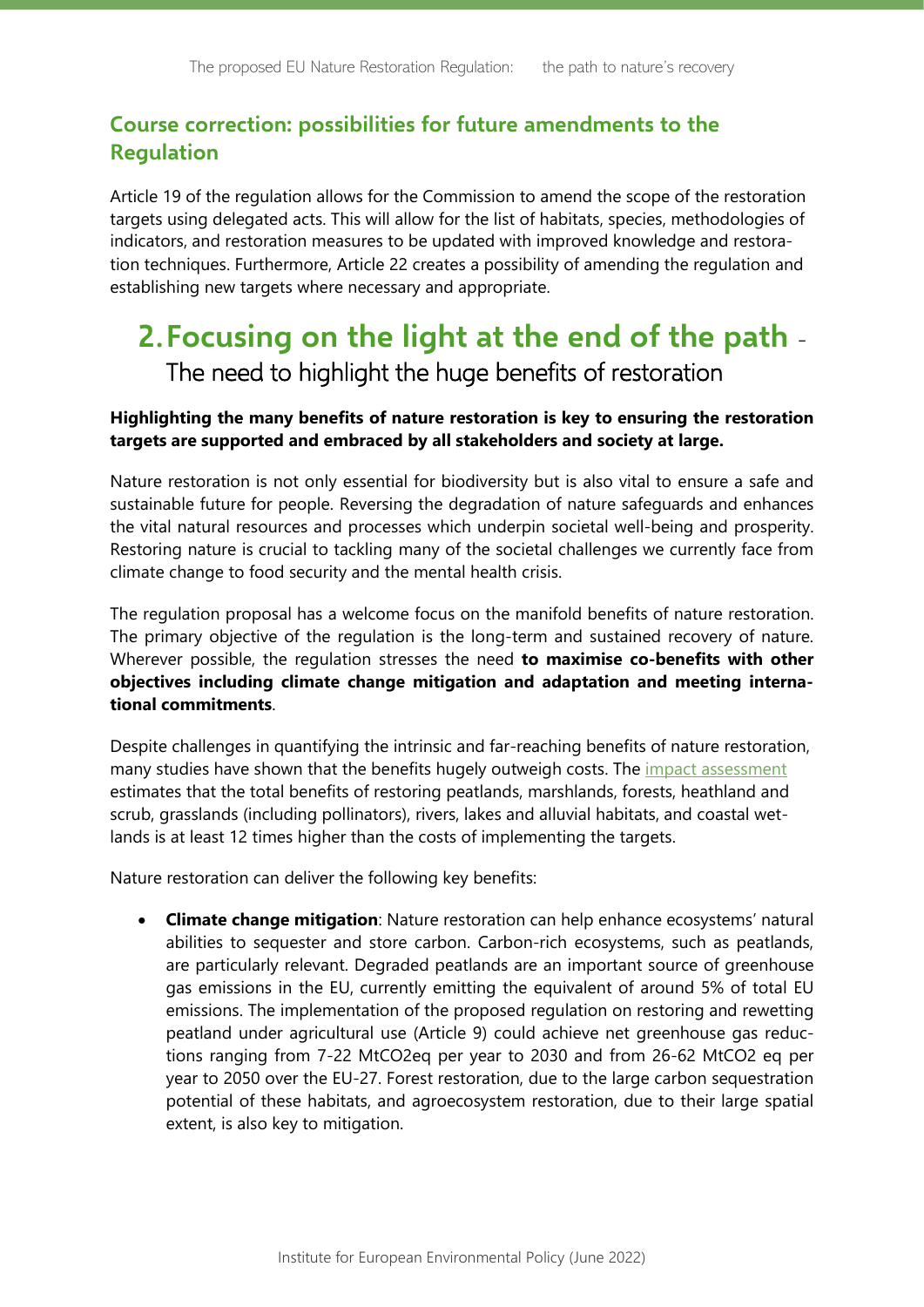- **Climate change adaptation**: Healthy ecosystems and the services they deliver are key for our resilience and adaptability to the unavoidable impacts of climate change. Restoration can reduce key climate change risks including natural climate-related hazards (such as floods, droughts, and forest fires), heat waves, and sea level rise.
- **Safe and reliable water supply**: Restoration can enhance ecosystems' natural ability to store, regulate and clean water.
- **Food security**: Healthy and resilient ecosystems are needed to provide sustainable, nutritious, and affordable food in a changing climate. Nature restoration will safeguard and enhance the ecosystem services which underpin food production including soil fertility, water regulation, pollination, and natural pest control.
- **Economic opportunities**: Over half of global GDP depends on nature and the ecosystem services it provides<sup>8</sup>. Restoration action is expected to create high-quality sustainable jobs and new business opportunities.
- **Health and social well-being**: Better quality and accessible nature and green spaces can promote healthy lifestyles and reduce key drivers of disease and mortality including air and water pollution, extreme heat, and stress. Nature improves mental health and increases social well-being by promoting community building and a sense of belonging.

Thanks to these broad benefits, the regulation will help Member States meet other existing and upcoming targets and obligations under the EU Green Deal. The regulation can thus create an exciting opportunity to enhance synergies between policies and their implementation:

• **Biodiversity Strategy**: The regulation will be crucial to meeting other objectives under the Biodiversity Strategy. As highlighted in the criteria and guidance for the designation of protected areas, if restored areas comply with the criteria for a protected area, they can count towards the objective of legally protecting at least 30% of EU land and sea $9$ . The regulation will also contribute to other objectives such as covering at least 10% of agricultural area with high diversity landscape features by 2030. In addition, the restoration targets will help meet goals under existing and new instruments which will be used to implement the strategy, including the revised EU Pollinators Initiative, Forest strategy, Urban Greening Plans (which will be required for all cities with over 20 000 inhabitants), and the revised EU Soil Strategy. In several of these cases, the regulation will strengthen the mostly voluntary targets under these instruments by creating a legal basis to some of their provisions. For example, it creates a legal basis to improve the condition of several forest ecosystem indicators, and for reversing the decline of pollinators. Moreover, it will strengthen the implementation of the existing legal requirements of the EU's environmental acquis, including the Marine Strategy Framework Directive, the Water Framework Directive, and the Invasive Alien Species Regulation.

<sup>8</sup> [WEF: New Nature Economy Report \(2020\).](https://www.weforum.org/reports/new-nature-economy-report-series/)

<sup>9</sup> Commission Staff Working Document Criteria and guidance for protected areas designations (SWD(2022) 23 final).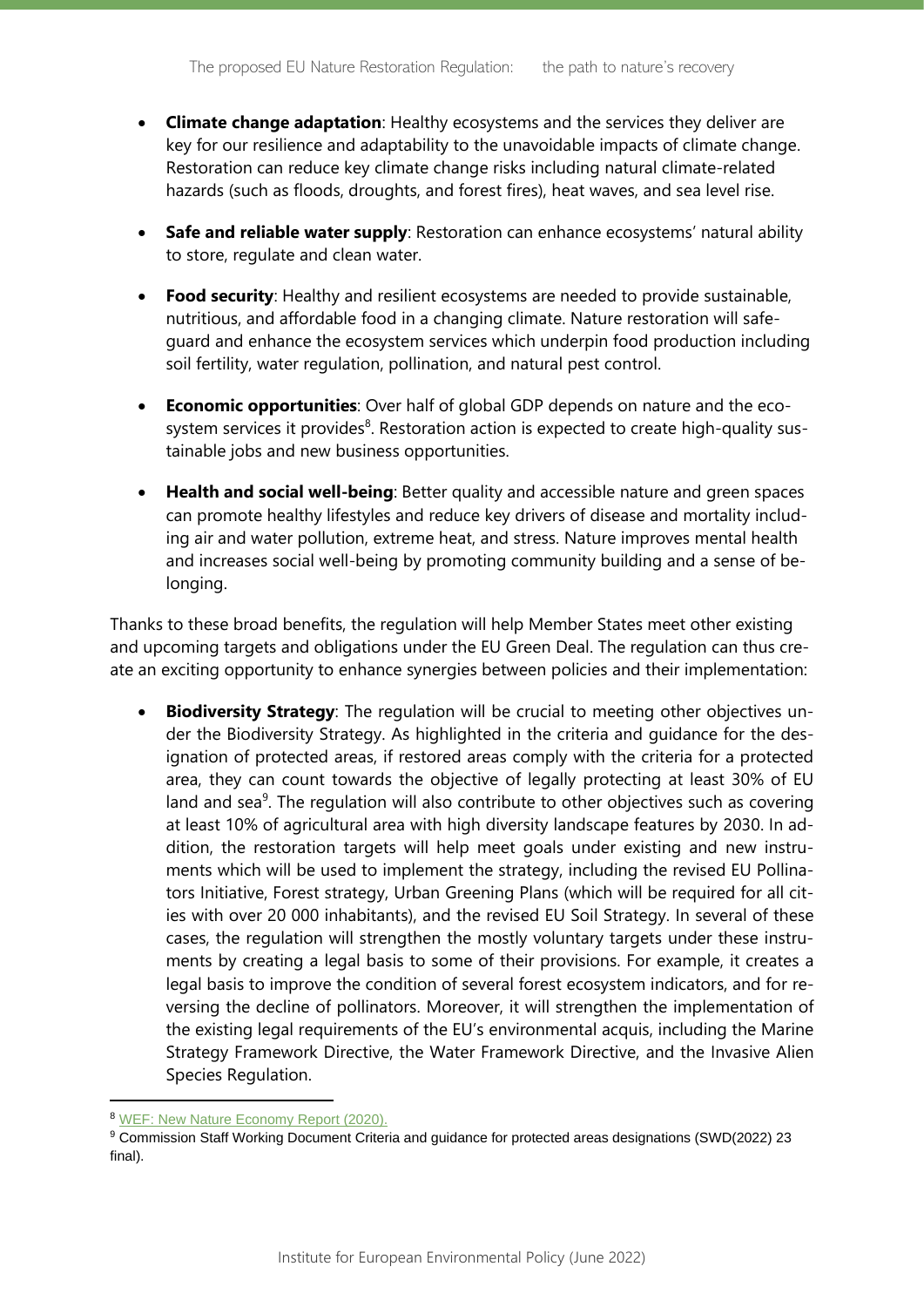- **EU Soil Strategy**: As highlighted in a recent **IEEP post**, the regulation will be a key instrument to achieve the new EU Soil Strategy's goal to reach healthy soils by 2050 as soils are a key ecosystem component. Targets under Article 9 and 10 on restoring and rewetting peatland under agricultural land and on achieving an increasing trend for soil organic carbon in agroecosystems and forests will be key to restoring organic and mineral soils. The EU Soil Health Law (planned for 2023) will include some additional targets for soil restoration.
- **Farm to Fork Strategy**: The proposed targets will help meet some of the Farm to Fork strategy objectives including reducing pesticide and fertilizer use, increasing landscape features, and improving soil health.
- **EU Climate Law**: Nature restoration is indispensable to achieving the EU's binding objective of climate neutrality by 2050 and cutting emissions by 55% by 2030. The regulation can therefore contribute to the Fit for 55 package, aiming to deliver on the EU's climate ambition. The Land use, land use change and forestry regulation (LU-LUCF) regulation is particularly relevant as emissions reductions achieved through restoration will contribute to the mitigation targets under this sector.
- **Climate Adaptation Strategy**: As set out in the EU adaptation strategy, nature-based solutions are an important, cost-effective strategy for mitigating and adapting to the impacts of climate change.
- **Blue economy strategy**: the regulation can strengthen the current legal framework for marine ecosystem conservation and contribute to the obligations under the Marine Strategy Framework Directive, the Maritime Spatial Planning Directive, and the Common Fisheries Policy, as well as the EU Water Framework Directive.

| <b>Proposed restoration targets</b>                                                                        | Biodiversi-<br><b>Strategy</b><br>$\overline{a}$<br>≿ | <b>Law</b><br>European<br>Climate | Adaptation<br>Strategy | Farm to Fork<br>Strategy | <b>Blue Economy</b><br>Strategy | Zero Pollution<br>nalq<br><b>Action</b> | Deal<br>nvestment<br>EU Green |
|------------------------------------------------------------------------------------------------------------|-------------------------------------------------------|-----------------------------------|------------------------|--------------------------|---------------------------------|-----------------------------------------|-------------------------------|
| Restoration of terrestrial, coastal<br>and freshwater ecosystems (Art. 4)                                  |                                                       |                                   |                        |                          |                                 |                                         |                               |
| Restoration of marine ecosystems<br>(Art 5)                                                                |                                                       |                                   |                        |                          |                                 |                                         |                               |
| Restoration of urban ecosystems<br>(Art 6)                                                                 |                                                       |                                   |                        |                          |                                 |                                         |                               |
| Restoration of natural connectivity<br>of rivers and natural functions re-<br>lated to floodplains (Art 7) |                                                       |                                   |                        |                          |                                 |                                         |                               |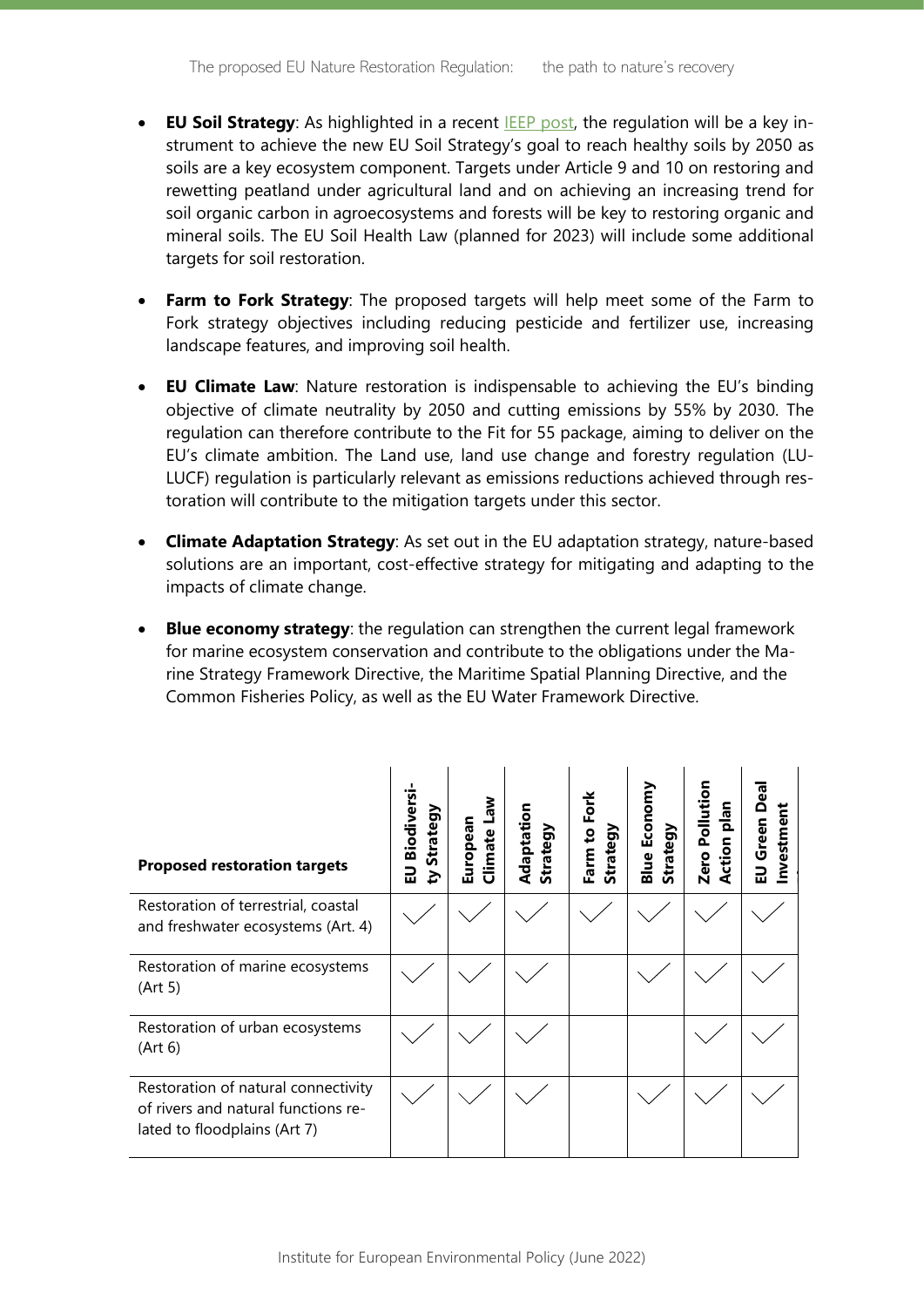| Restoration of pollinators (Art 8)                  |  |  |  |  |
|-----------------------------------------------------|--|--|--|--|
| Restoration of agricultural ecosys-<br>tems (Art 9) |  |  |  |  |
| Restoration of forest ecosystems<br>(Art 10)        |  |  |  |  |

The regulation will contribute to achieving **international targets** under the Convention on Biological Diversity (CBD), the UN Convention to Combat Desertification (UNCCD), international treaties on biodiversity protection such as the Convention on the Conservation of Migratory Species of Wild Animals, and the 2030 Agenda for sustainable development. Restoration can help meet several UN Sustainable Development Goals (SDGs) including goals 14.2, 15.1, 15.2 and 15.3 on the conservation, restoration, and sustainable use of nature.

## **3.Planning the path to follow**- A strong

implementation framework through national restoration plans

#### **Strategic prioritisation through national restoration plans is needed for planning, financing, implementation, and monitoring of restoration action.**

The NRL requires Member States to prepare **National Restoration Plans (NRPs)** which lay out how they will achieve the targets of the law according to their specific national needs. Member States are expected to submit a first draft of these plans within 2 years of the entry into force of the regulation and the plans will run until 2050.

The NRPs will define the areas to be restored, the planned restoration measures, the timing of these measures, how progress will be monitored, expected climate and socio-economic co-benefits, how climate change will affect restoration, and financing needs. The Commission will then have 6 months to assess the draft NRPs against the requirements of the regulation and can address observations to Member States which they have to consider in the preparation of their final plans. Member States will review their plans every 10 years to update them based on their progress and best available scientific knowledge.

We welcome the proposed obligation for Member States to develop national restoration plans. To meet the voluntary restoration target of the previous Biodiversity Strategy, the Commission produced guidance for the development of national strategic frameworks for restoration prioritisation<sup>10</sup>. Despite this, only a few Member States went on to develop these.

<sup>10</sup> [Commission Guidance to the Member States in relation to the development and application of a strategic Res](https://ec.europa.eu/environment/nature/biodiversity/strategy/pdf/RPF%20letter%20to%20MS%20from%20PB%20April%202014%20Annexe.pdf)[toration Prioritisation Framework, 2014](https://ec.europa.eu/environment/nature/biodiversity/strategy/pdf/RPF%20letter%20to%20MS%20from%20PB%20April%202014%20Annexe.pdf)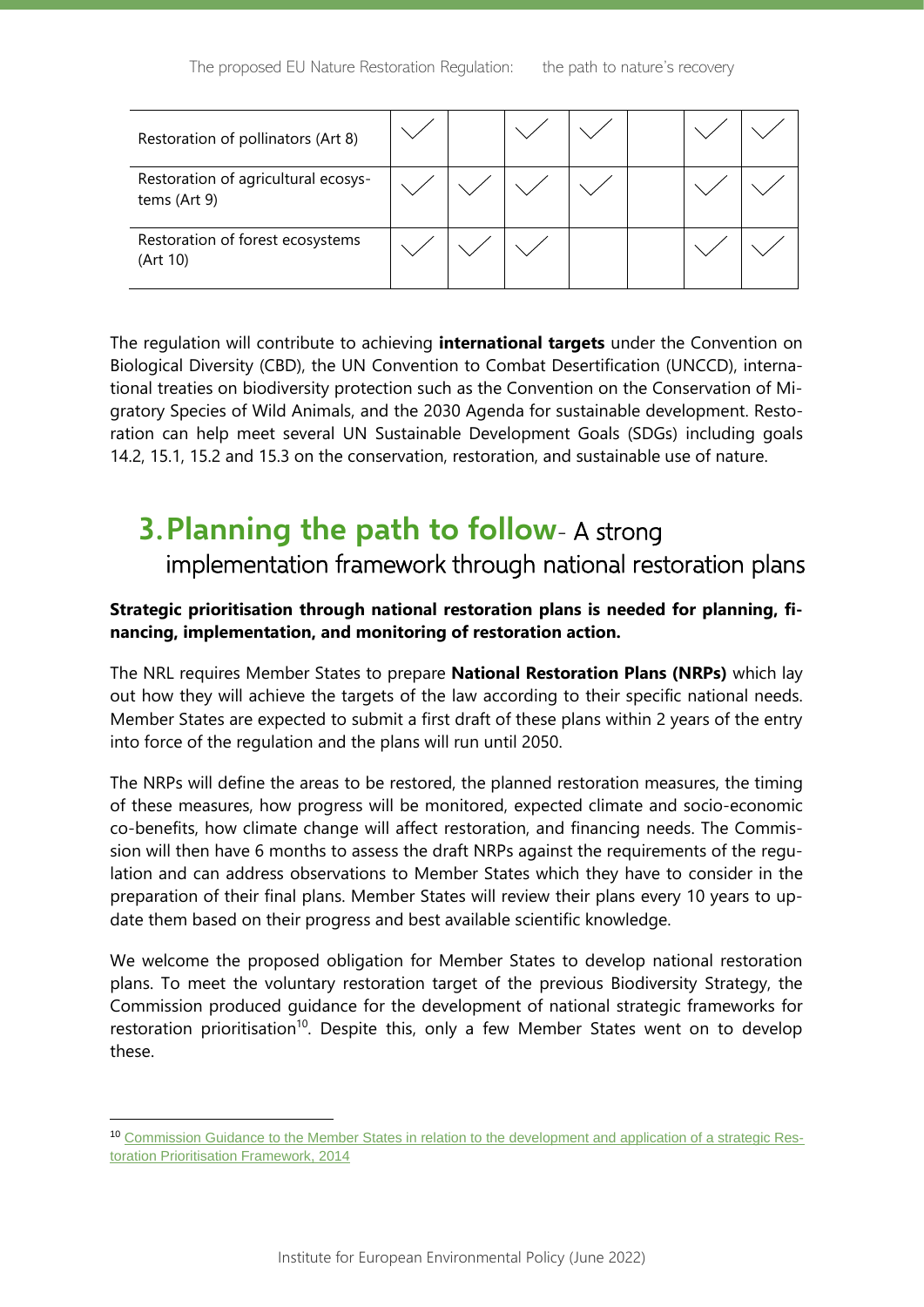When preparing these plans, Member states will have to take into account **existing obligations and synergies with other relevant objectives and policies**. To fully capitalise on these synergies Member States should ensure a coordinated and strategic approach to developing the NRPs across the relevant ministries and including as many stakeholders as possible in the process. Increasing synergies between NRLs and existing monitoring and reporting requirements under other policies will help. In addition, the development of these plans should be informed by **effective public participation** to ensure it adequately addresses local needs. Cooperation should also extend beyond national borders to foster synergies with other Member States where plans cover **transboundary ecosystems**.

**Ensuring adequate financing** will be key to the implementation of the regulation. Member States should make full use of the available opportunities to fund restoration using EU funds under the current 2021-2027 EU programming period. Recent estimates of total spending available for biodiversity under the 2021-2027 Multiannual Financial Framework (MFF) amount to nearly EUR 114 billion, an average of approximately EUR 16 billion annually. A significant proportion of this amount should be channelled towards restoration. In addition to EU funding, restoration plans should clearly identify additional national public funding sources as well as opportunities to supplement these with private funding.

Finally, in line with the urgency to restore biodiversity, the regulation encourages Member States to implement restoration measures in parallel with the preparation of their restoration plans.

Well-designed NRPs are central to the success of the regulation. Member States should therefore receive appropriate guidance to develop these and make good use of Technical Support Instruments to request support in the implementation and design of the NRPs.

## **4.Keeping on track** – The crucial role of effective monitoring and reporting

#### **Effective monitoring and reporting are needed to ensure that the restoration measures and support identified in NRPs are implemented and are delivering their expected biodiversity restoration benefits on the ground.**

Progress towards the regulation's objectives will be monitored by Member States against the targets and objectives of the proposal, the implementation of restoration measures laid out in NRPs, and the trends in the condition of restored areas. Based on this monitoring, Member States will report progress in implementing NRPs, putting in place restoration measures, and achieving restoration targets. The first reports will be submitted in June 2031 and the European Environment Agency will examine these to prepare an EU-wide technical report on progress.

If adopted, the **regulation will be reviewed in 2035** to examine whether its targets are being implemented and whether they are delivering impacts on the ground. If needed, a proposal to strengthen the regulation will be made including possible additional targets.